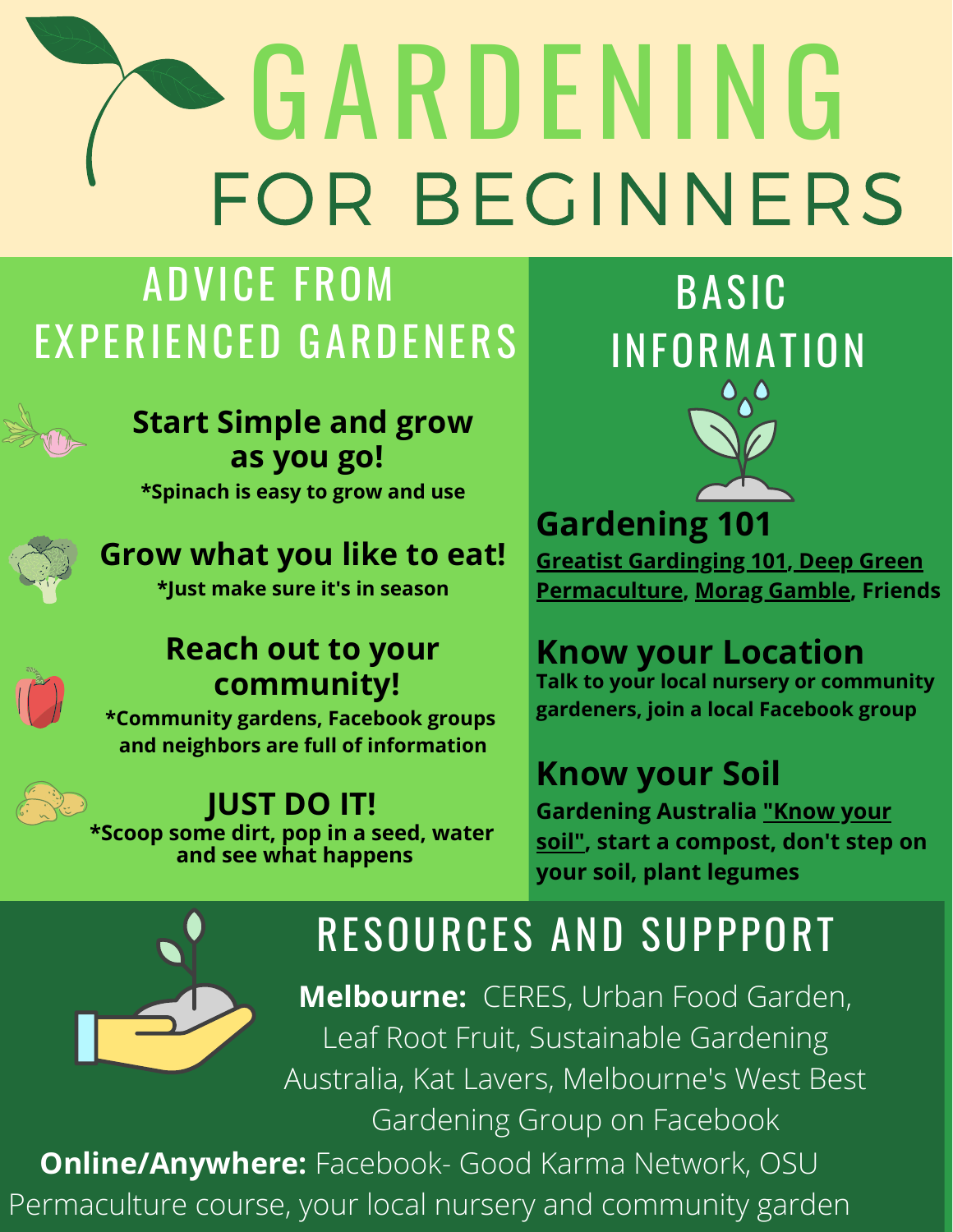

# Gardening Help COVID-19

# **How can I... Try This**

 **Access my Community?**

**Join a local Facebook Group**

### **Access gardening information?**

**\*These resources provide basic information, lessons, DIY instructios ad trouble shooting resources**

**- Gardening Australia, - Online classes - Local Institution's websites/ Facebook live chats Check out: SGA, CERES, Urban Food Garden, the Plummery**

# **Find seeds and tools?**

**- Visit local nurseries - Reach out to neighbors -Find seed swap**